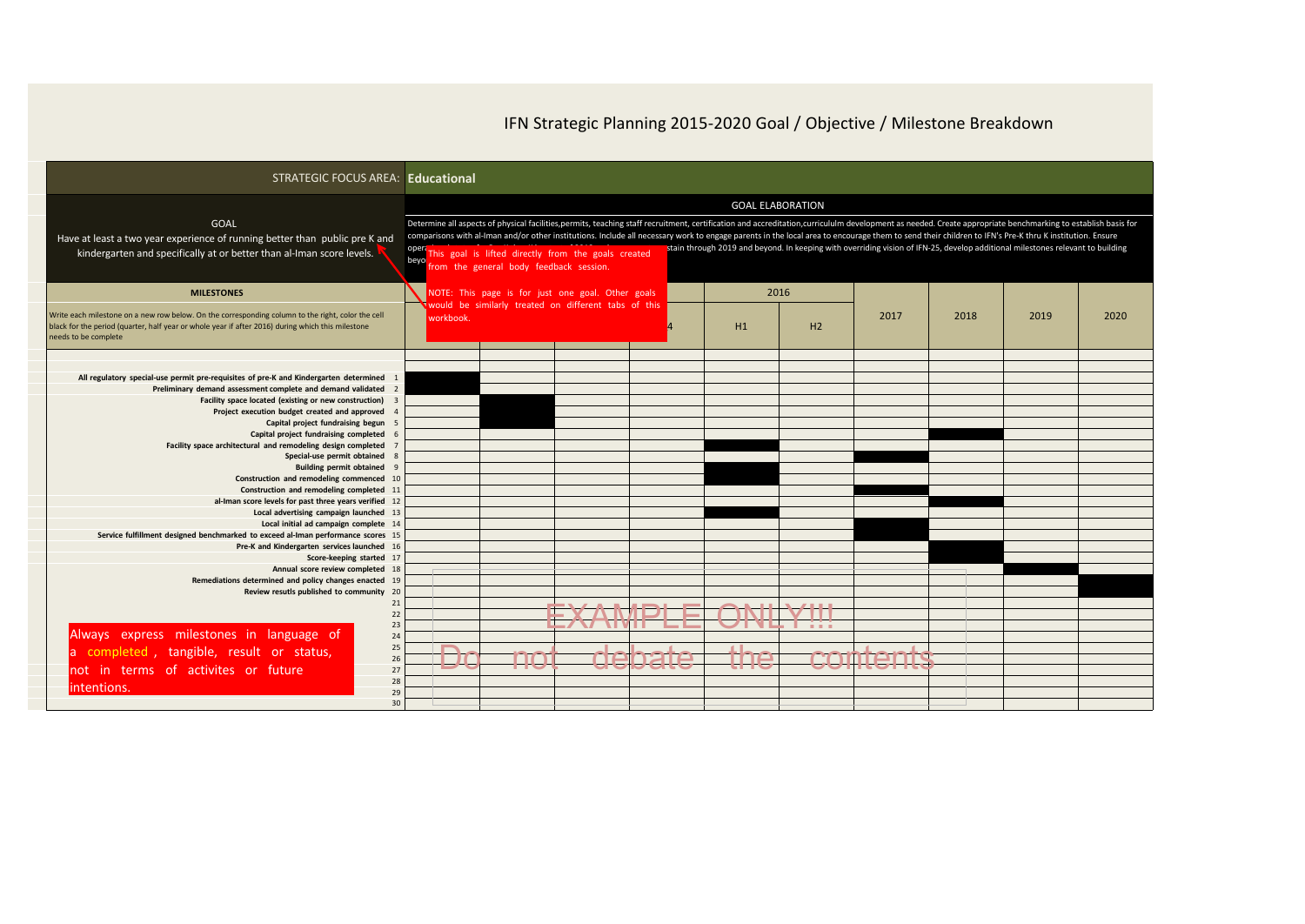IFN Strategic Planning 2015-2020 Goal / Objective / Milestone Breakdown

| <b>STRATEGIC FOCUS AREA: Social</b>                                                                                                                                                                                         |                                                   |                         |                                                                                                                                                                                                                                                                                                                                        |                |                                                                                                                                                                                                                                                                                                                                                                                                                                                           |    |      |                                                                                                                                                                                                                |      |      |      |  |  |
|-----------------------------------------------------------------------------------------------------------------------------------------------------------------------------------------------------------------------------|---------------------------------------------------|-------------------------|----------------------------------------------------------------------------------------------------------------------------------------------------------------------------------------------------------------------------------------------------------------------------------------------------------------------------------------|----------------|-----------------------------------------------------------------------------------------------------------------------------------------------------------------------------------------------------------------------------------------------------------------------------------------------------------------------------------------------------------------------------------------------------------------------------------------------------------|----|------|----------------------------------------------------------------------------------------------------------------------------------------------------------------------------------------------------------------|------|------|------|--|--|
|                                                                                                                                                                                                                             |                                                   | <b>GOAL ELABORATION</b> |                                                                                                                                                                                                                                                                                                                                        |                |                                                                                                                                                                                                                                                                                                                                                                                                                                                           |    |      |                                                                                                                                                                                                                |      |      |      |  |  |
| <b>GOAL</b><br>IFN runs a weekend cafeteria in its main facility but partners with local restaurants to provide the<br>catering                                                                                             |                                                   |                         | Making IFN a preferred venue for socializing (all ages) and social events.<br>We recommend a phased approach: (No dependency on volunteers for cafe)<br>(Ensure operational status for phase I by Q3 of 2015),<br>Phase II - Enhance by adding Friday dinner option in 2016,<br>(Ensure operational status for phase II by Q3 of 2016) |                | sustained food service" at IFN. Thereby creating a potential for income generation and job creation oppurtunity for our community and IFN.<br>Phase I - To continue Friday and Sunday student / parent meal program (volunteer supported) as is - initially add Sunday afternoon in 2015<br>Phase III - Assess results from Phase I & II to consider building a fully operational cafeteria over the weekend for all meals and potentially daily dinners. |    |      | Determine all aspects including physical facilities, community caterers, (prioritized - members, local community cateres, distant community caterers), permits, and staff recruitment as needed to run a "self |      |      |      |  |  |
| <b>MILESTONES</b>                                                                                                                                                                                                           |                                                   |                         |                                                                                                                                                                                                                                                                                                                                        | 2015           |                                                                                                                                                                                                                                                                                                                                                                                                                                                           |    | 2016 |                                                                                                                                                                                                                |      |      |      |  |  |
| Write each milestone on a new row below. On the corresponding column to the right, color the cell black for the period<br>(quarter, half year or whole year if after 2016) during which this milestone needs to be complete |                                                   | Q <sub>1</sub>          | Q <sub>2</sub>                                                                                                                                                                                                                                                                                                                         | Q <sub>3</sub> | Q4                                                                                                                                                                                                                                                                                                                                                                                                                                                        | H1 | H2   | 2017                                                                                                                                                                                                           | 2018 | 2019 | 2020 |  |  |
|                                                                                                                                                                                                                             |                                                   |                         |                                                                                                                                                                                                                                                                                                                                        |                |                                                                                                                                                                                                                                                                                                                                                                                                                                                           |    |      |                                                                                                                                                                                                                |      |      |      |  |  |
| Visited two worship places such as the Turkish Center, Temples, or churches (interview - learn operating model). 1                                                                                                          |                                                   |                         |                                                                                                                                                                                                                                                                                                                                        |                |                                                                                                                                                                                                                                                                                                                                                                                                                                                           |    |      |                                                                                                                                                                                                                |      |      |      |  |  |
| Identified caterers (list) - created list - Community, local community restauraunts, distant community restaurants 2                                                                                                        |                                                   |                         |                                                                                                                                                                                                                                                                                                                                        |                |                                                                                                                                                                                                                                                                                                                                                                                                                                                           |    |      |                                                                                                                                                                                                                |      |      |      |  |  |
| Created a vendor list by ability to handle volume (small, mid-size, large)<br>Created statement of work for Phase I                                                                                                         | $\overline{\mathbf{3}}$<br>$\boldsymbol{\Lambda}$ |                         |                                                                                                                                                                                                                                                                                                                                        |                |                                                                                                                                                                                                                                                                                                                                                                                                                                                           |    |      |                                                                                                                                                                                                                |      |      |      |  |  |
| Adverstised for bids - Phase I 5                                                                                                                                                                                            |                                                   |                         |                                                                                                                                                                                                                                                                                                                                        |                |                                                                                                                                                                                                                                                                                                                                                                                                                                                           |    |      |                                                                                                                                                                                                                |      |      |      |  |  |
| Created Contract terms with legal counsel input - to maintain self-sustainability - Phase I                                                                                                                                 |                                                   |                         |                                                                                                                                                                                                                                                                                                                                        |                |                                                                                                                                                                                                                                                                                                                                                                                                                                                           |    |      |                                                                                                                                                                                                                |      |      |      |  |  |
| Minimum: Cover cleaning expense                                                                                                                                                                                             | 6                                                 |                         |                                                                                                                                                                                                                                                                                                                                        |                |                                                                                                                                                                                                                                                                                                                                                                                                                                                           |    |      |                                                                                                                                                                                                                |      |      |      |  |  |
| Profit sharing: 10 - 20% of profit<br><b>Completed Contract negotiation for Phase I</b>                                                                                                                                     | -7                                                |                         |                                                                                                                                                                                                                                                                                                                                        |                |                                                                                                                                                                                                                                                                                                                                                                                                                                                           |    |      |                                                                                                                                                                                                                |      |      |      |  |  |
| Identified cleaning crew - Phase I                                                                                                                                                                                          | - 8                                               |                         |                                                                                                                                                                                                                                                                                                                                        |                |                                                                                                                                                                                                                                                                                                                                                                                                                                                           |    |      |                                                                                                                                                                                                                |      |      |      |  |  |
| Inauguration with existing infrastructure 9                                                                                                                                                                                 |                                                   |                         |                                                                                                                                                                                                                                                                                                                                        |                |                                                                                                                                                                                                                                                                                                                                                                                                                                                           |    |      |                                                                                                                                                                                                                |      |      |      |  |  |
| Installed / Operational Vending machines - Healthy snacks & juices (Fruit / vegi) - Interim solution 10<br>Evaluated Phase I outcomes & Created statement of work for Phase II 11                                           |                                                   |                         |                                                                                                                                                                                                                                                                                                                                        |                |                                                                                                                                                                                                                                                                                                                                                                                                                                                           |    |      |                                                                                                                                                                                                                |      |      |      |  |  |
| Adverstised for bids - Phase II 12                                                                                                                                                                                          |                                                   |                         |                                                                                                                                                                                                                                                                                                                                        |                |                                                                                                                                                                                                                                                                                                                                                                                                                                                           |    |      |                                                                                                                                                                                                                |      |      |      |  |  |
| Created Contract terms with legal counsel input - to maintain self-sustainability - Phase II                                                                                                                                |                                                   |                         |                                                                                                                                                                                                                                                                                                                                        |                |                                                                                                                                                                                                                                                                                                                                                                                                                                                           |    |      |                                                                                                                                                                                                                |      |      |      |  |  |
| Minimum: Cover cleaning expense<br>Profit sharing: 10 - 20% of profit                                                                                                                                                       | 13                                                |                         |                                                                                                                                                                                                                                                                                                                                        |                |                                                                                                                                                                                                                                                                                                                                                                                                                                                           |    |      |                                                                                                                                                                                                                |      |      |      |  |  |
| Completed Contract negotiation Phase II 14                                                                                                                                                                                  |                                                   |                         |                                                                                                                                                                                                                                                                                                                                        |                |                                                                                                                                                                                                                                                                                                                                                                                                                                                           |    |      |                                                                                                                                                                                                                |      |      |      |  |  |
| Identified cleaning crew and additional staffing needs - Phase II 15                                                                                                                                                        |                                                   |                         |                                                                                                                                                                                                                                                                                                                                        |                |                                                                                                                                                                                                                                                                                                                                                                                                                                                           |    |      |                                                                                                                                                                                                                |      |      |      |  |  |
| Completed assessment for minor enhancements to infrastructure 16<br>Evaluated Phase II results & Created statement of work for Phase III                                                                                    | 17                                                |                         |                                                                                                                                                                                                                                                                                                                                        |                |                                                                                                                                                                                                                                                                                                                                                                                                                                                           |    |      |                                                                                                                                                                                                                |      |      |      |  |  |
| Adverstised for bids - Phase III 18                                                                                                                                                                                         |                                                   |                         |                                                                                                                                                                                                                                                                                                                                        |                |                                                                                                                                                                                                                                                                                                                                                                                                                                                           |    |      |                                                                                                                                                                                                                |      |      |      |  |  |
| Created Contract terms with legal counsel input - to maintain self-sustainability - Phase III                                                                                                                               |                                                   |                         |                                                                                                                                                                                                                                                                                                                                        |                |                                                                                                                                                                                                                                                                                                                                                                                                                                                           |    |      |                                                                                                                                                                                                                |      |      |      |  |  |
| Minimum: Cover cleaning expense<br>Profit sharing: 10 - 20% of profit                                                                                                                                                       | 19                                                |                         |                                                                                                                                                                                                                                                                                                                                        |                |                                                                                                                                                                                                                                                                                                                                                                                                                                                           |    |      |                                                                                                                                                                                                                |      |      |      |  |  |
| Completed Contract negotiation Phase III 20                                                                                                                                                                                 |                                                   |                         |                                                                                                                                                                                                                                                                                                                                        |                |                                                                                                                                                                                                                                                                                                                                                                                                                                                           |    |      |                                                                                                                                                                                                                |      |      |      |  |  |
| Identified cleaning crew and additional staff recruitment needs - Phase III 21                                                                                                                                              |                                                   |                         |                                                                                                                                                                                                                                                                                                                                        |                |                                                                                                                                                                                                                                                                                                                                                                                                                                                           |    |      |                                                                                                                                                                                                                |      |      |      |  |  |
| Completed assessment for major enhancements to infrastructure 22<br>Completed - Build to fit needs 23                                                                                                                       |                                                   |                         |                                                                                                                                                                                                                                                                                                                                        |                |                                                                                                                                                                                                                                                                                                                                                                                                                                                           |    |      |                                                                                                                                                                                                                |      |      |      |  |  |
| Fully functional Cafeteria to serve community social needs (meetings, events etc) 24                                                                                                                                        |                                                   |                         |                                                                                                                                                                                                                                                                                                                                        |                |                                                                                                                                                                                                                                                                                                                                                                                                                                                           |    |      |                                                                                                                                                                                                                |      |      |      |  |  |
|                                                                                                                                                                                                                             | 25                                                |                         |                                                                                                                                                                                                                                                                                                                                        |                |                                                                                                                                                                                                                                                                                                                                                                                                                                                           |    |      |                                                                                                                                                                                                                |      |      |      |  |  |
|                                                                                                                                                                                                                             | 26<br>27                                          |                         |                                                                                                                                                                                                                                                                                                                                        |                |                                                                                                                                                                                                                                                                                                                                                                                                                                                           |    |      |                                                                                                                                                                                                                |      |      |      |  |  |
|                                                                                                                                                                                                                             | 28                                                |                         |                                                                                                                                                                                                                                                                                                                                        |                |                                                                                                                                                                                                                                                                                                                                                                                                                                                           |    |      |                                                                                                                                                                                                                |      |      |      |  |  |
|                                                                                                                                                                                                                             |                                                   |                         |                                                                                                                                                                                                                                                                                                                                        |                |                                                                                                                                                                                                                                                                                                                                                                                                                                                           |    |      |                                                                                                                                                                                                                |      |      |      |  |  |
|                                                                                                                                                                                                                             |                                                   |                         |                                                                                                                                                                                                                                                                                                                                        |                |                                                                                                                                                                                                                                                                                                                                                                                                                                                           |    |      |                                                                                                                                                                                                                |      |      |      |  |  |
|                                                                                                                                                                                                                             |                                                   |                         |                                                                                                                                                                                                                                                                                                                                        |                |                                                                                                                                                                                                                                                                                                                                                                                                                                                           |    |      |                                                                                                                                                                                                                |      |      |      |  |  |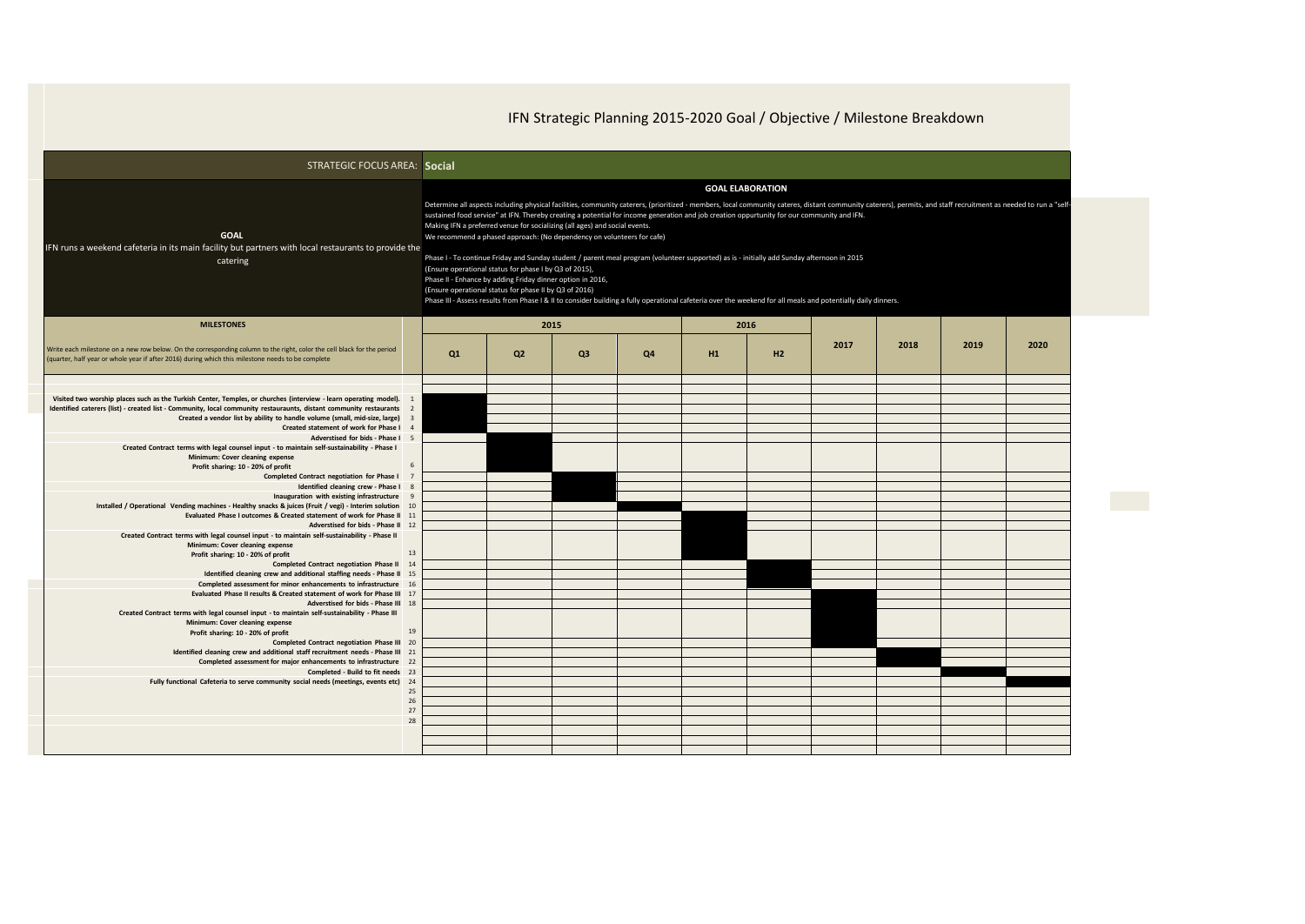## IFN Strategic Planning 2015-2020 Goal / Objective / Milestone Breakdown

| <b>STRATEGIC FOCUS AREA: Social</b>                                                                                                                                                                                                                                                                                                                                                                                                                                                                                              |                                                                                                                                                                                                                                                                                                                                                                                                                                                                                                                                                                                                                                                                                                                                                                                                                                                                                                                                                                             |                |                        |    |    |            |      |      |      |      |  |  |
|----------------------------------------------------------------------------------------------------------------------------------------------------------------------------------------------------------------------------------------------------------------------------------------------------------------------------------------------------------------------------------------------------------------------------------------------------------------------------------------------------------------------------------|-----------------------------------------------------------------------------------------------------------------------------------------------------------------------------------------------------------------------------------------------------------------------------------------------------------------------------------------------------------------------------------------------------------------------------------------------------------------------------------------------------------------------------------------------------------------------------------------------------------------------------------------------------------------------------------------------------------------------------------------------------------------------------------------------------------------------------------------------------------------------------------------------------------------------------------------------------------------------------|----------------|------------------------|----|----|------------|------|------|------|------|--|--|
| Have partnered with a certified counselor who understands Islam and spends<br>at least 10 hours per week at IFN premises                                                                                                                                                                                                                                                                                                                                                                                                         | <b>GOAL ELABORATION</b><br>To Identify meaningful resources in community of certified counselors. Screen insurance eligible and private providers to determine match for the community needs demonstrating awareness of various<br>cultural, social, religious and environmental needs of the community. Helps maintain privacy and ensures insurance coverage if desired.<br>Fulfil unmet community need for counselors who can help provide support to community members dealing with various challenges in different aspects of life - marriage, children, abuse, anger<br>management for various ages. Identify 2 or more partnerships (minimum one male & one female). Preferably muslim and from diversity savvy (aware of the religious aspects). Create support system in the<br>community.<br>Team does not recommend on IFN premises - due to privacy issues, comfort of parties involved and insurance coverage.<br>Expand to other community resource listings. |                |                        |    |    |            |      |      |      |      |  |  |
| <b>MILESTONES</b><br>Write each milestone on a new row below. On the corresponding column to the right, color the cell<br>black for the period (quarter, half year or whole year if after 2016) during which this milestone<br>needs to be complete                                                                                                                                                                                                                                                                              | Q1                                                                                                                                                                                                                                                                                                                                                                                                                                                                                                                                                                                                                                                                                                                                                                                                                                                                                                                                                                          | Q <sub>2</sub> | 2015<br>Q <sub>3</sub> | Q4 | H1 | 2016<br>H2 | 2017 | 2018 | 2019 | 2020 |  |  |
| Solicited community recommendations (physicians support) 1<br>Created a list of local prefered providers and insurance accepted 2<br>Set up meetings with 5 prefered providers (various categories) 3<br>Finalize list and make it available on IFN Website 4<br>Similar listings / resource database creation<br>Identified community needs for resource listing 5<br>Solicited vendor listings (Top 10 needs)<br>Assessed / proposed minimal fee for vendor inclusion in database - to cover expenses to<br>maintaine database |                                                                                                                                                                                                                                                                                                                                                                                                                                                                                                                                                                                                                                                                                                                                                                                                                                                                                                                                                                             |                |                        |    |    |            |      |      |      |      |  |  |
| Completed Annual re-evaluation / update of list to expand more areas 8<br>$\mathbf{q}$<br>10<br>11<br>12<br>13<br>14<br>15<br>16<br>17<br>18                                                                                                                                                                                                                                                                                                                                                                                     |                                                                                                                                                                                                                                                                                                                                                                                                                                                                                                                                                                                                                                                                                                                                                                                                                                                                                                                                                                             |                |                        |    |    |            |      |      |      |      |  |  |
| 19<br>20<br>21<br>22<br>23<br>24<br>25<br>26<br>27<br>28<br>29                                                                                                                                                                                                                                                                                                                                                                                                                                                                   |                                                                                                                                                                                                                                                                                                                                                                                                                                                                                                                                                                                                                                                                                                                                                                                                                                                                                                                                                                             |                |                        |    |    |            |      |      |      |      |  |  |